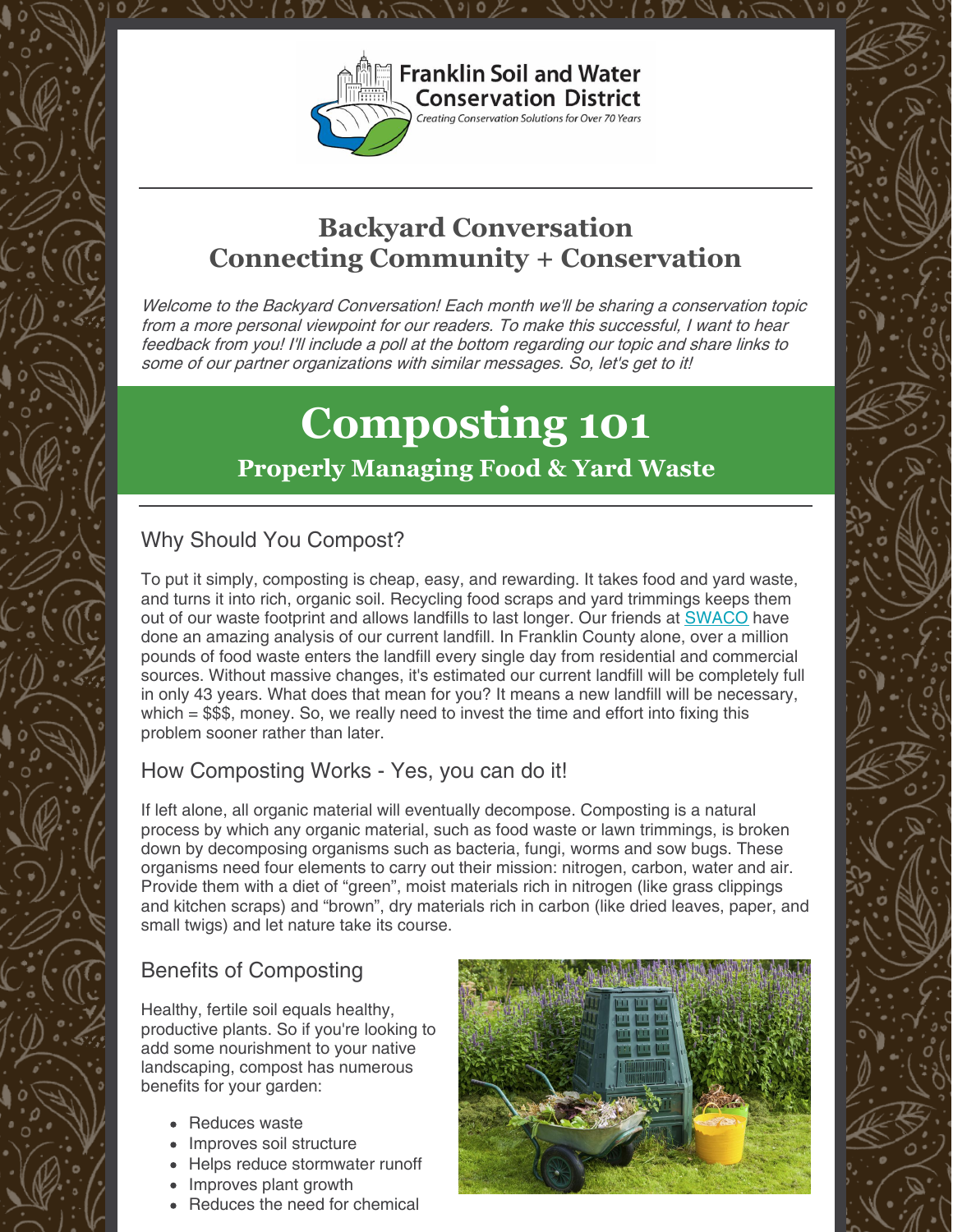fertilizers

• Suppresses plant diseases and pests

### How & What Can I Compost

There are many different ways to make a compost pile; purchase a compost bin or tumbler, create a DIY area in your yard dedicated to compost, or compost with worms with a vermicomposter. Helpful tools include pitchforks, square-point shovels, an aerator, thermometer, and watering can or hose. Regular mixing or turning of the compost and some water will help mix the materials and add oxygen, speeding up the compost process.

### "Greens" & "Browns" What Goes?

To grow and multiply, composting organisms need 4 things: Carbon (browns), Nitrogen (greens), Oxygen, and Moisture

### "Browns" : bulky, tough, dry, fibrous materials provide carbohydrates

Carbon "browns" provides the energy food for microorganisms



Shredded leaves break down faster







Colored paper no longer contains toxic metals and it's ok to use!

#### Leaves

- Shredded straw (weathered first)
- Sawdust (untreated)
- Woody plant trimmings, chips, & twigs
- Shredded paper\*
- Nut shells (slow to decompose)
- Corn stalks and cobs (slow to decompose)
- Brown paper bags
- Toilet paper and paper towel rolls
- Cereal boxes\*
- String/cotton thread
- Wool
- Paper towels.

### "Greens": fresh, colorful, wet materials provide protein (nitrogen)

Nitrogen "Green" materials provide protein to break down the carbon food

- Kitchen scraps (veggies, fruit rinds, grain products, old bread)
- ← Coffee grounds
- $\checkmark$  Tea bags/leaves
- $\checkmark$  Fresh grass clippings
- √ Other garden waste (plants, stalks, flowers)
- ← Chicken/livestock manure
- $\checkmark$  Corn husks
- $\checkmark$  Cut flowers
- √ Sod (great insulator- place roots up) ← Herbivorous animal bedding (hamsters,
- rabbits, guinea pigs, gerbils) Geathers, hair, & fur
- 
- Regional by-products (apple mash from cider factories, spent hops from microbreweries, grape skins from wineries)
- √ Shredded hay (weathered first)



Bury and cover food scraps to deter rodents



vour compost!



Eggshells add calcium to

Apply in moderation. A little weathered is best Coffee grounds are acidic

Don't fret too much about the carbon to nitrogen ratio. A good rule of thumb is to add 3 parts carbon-rich material to 1 part nitrogen-rich material, and turn every few weeks. You'll find what works for you!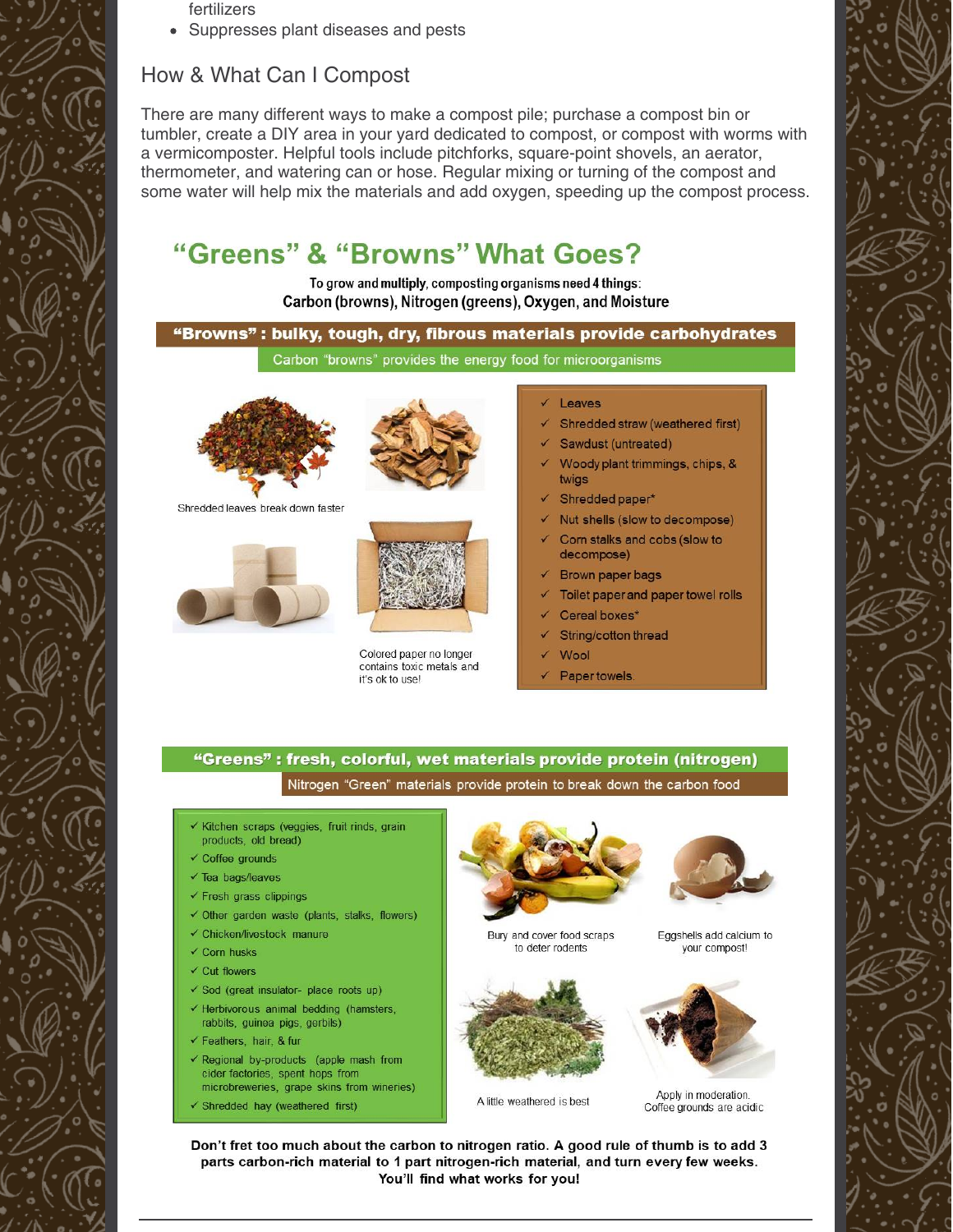### **FUN FACTS**

- The average person throws away nine times their own body weight in waste every year. Composting can clean contaminated soil, lessens the amount of waste in landfills which minimizes the production of harmful greenhouse gases like methane, and reduces your carbon footprint.
- Want bigger produce, prettier flowers, and a healthier garden at no extra cost to you? Start saving your family's scraps and turning them into "plant food." Composting doesn't have to be complicated and is easy to do right in your own home. Check out this **[composting](https://www.swaco.org/DocumentCenter/View/919/Composting-Infographic?bidId=) infographic** from our friends at SWACO for all the goods on how to get started.
- Most local communities provide curbside collection of yard waste to their residents. To participate in one of these programs, residents should put yard waste in biodegradable paper bags, available at most grocery and hardware stores, or place it in a container clearly marked "yard waste" and set it on the curb. Contact your local community to find out the collection day and other details of your local program.



[www.swaco.org/200/Yard-Waste](http://www.swaco.org/200/Yard-Waste)

# **Videos**

**Below: SWACO's Education Specialist teaches the basics of composting**